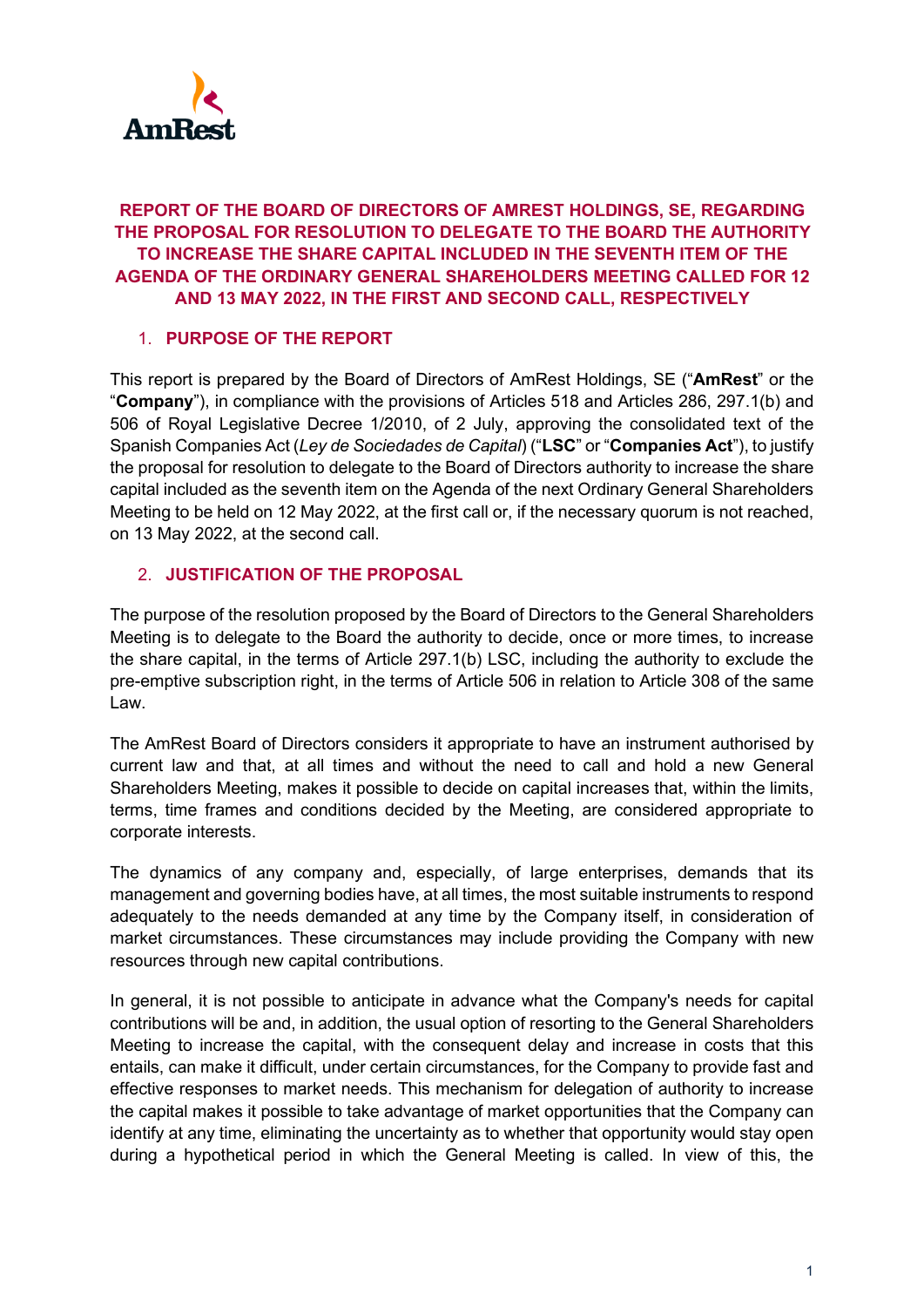

delegation resource provided under Article 297.1(b) LSC, helps overcome these difficulties to a large degree, while providing the Board with the appropriate degree of flexibility to meet, depending on the circumstances, the needs of the Company.

In order to maintain the possibility of attracting resources on favourable terms, the proposal to delegate to the Board of Directors the authority to decide on increasing the Company's capital by the maximum amount equivalent to half the share capital at the time of authorisation is submitted to the General Shareholders Meeting. This includes leaving without effect, in the unused part, the authorisation granted to the Board to increase the capital in accordance with the resolution adopted under the thirteenth item of the Agenda of the Ordinary General Shareholders Meeting held on 6 June 2018.

The authorisation may also be used to cover any compensation plan or agreement, in effect at any time, by providing shares and/or stock options to members of the Board of Directors and Company management.

Under the proposed resolution, the corresponding capital increase will take effect, if appropriate, within a period not exceeding five years from the date of the resolution of the Shareholders' Meeting and without the need for a subsequent call or resolution of this Meeting, once or several times, when and as the needs of the Company so require, and up to the maximum nominal amount equivalent to half of the share capital at the time of authorisation, through the issue of new shares, both ordinary and of any other type and/or class permitted by Law, ordinary or preference shares, including redeemable shares, with or without vote, with or without a share premium, which will be payable in cash contributions, in which case, the Board of Directors may determine the terms and conditions for the capital increase, all the above in accordance with the provisions of Article 297.1(b) of the Companies Act. The proposal expressly provides for the possibility of incomplete subscription of the shares issued, in accordance with Article 311.1 of the same Law.

The Board will also be authorised to establish the terms and conditions for each capital increase and the characteristics of the shares, as well as freely offer new shares not subscribed within the term(s) of pre-emptive subscription, redraft the article of the articles of association relating to capital, carry out all the necessary procedures for the new shares, subject of the capital increase, to be admitted for negotiation on the stock exchanges in which the shares of the Company are listed, in accordance with the procedures laid down in each of these stock exchanges, and request the inclusion of the new shares in the accounting records of the Sociedad de Gestión de los Sistemas de Registro, Compensación y Liquidación de Valores, S.A.U. (IBERCLEAR).

It is also proposed that the Board be authorised to delegate to the Chairman or the Secretary of the Board those powers received from the Meeting which are delegable.

In addition, and as permitted by Article 506.1 LSC for listed companies, when the General Meeting delegates to the directors the authority to increase the share capital, it may also assign to them the authority to exclude the pre-emptive subscription right in relation to the issues of shares made under the delegation, with a limit of 20% of the share capital at the time of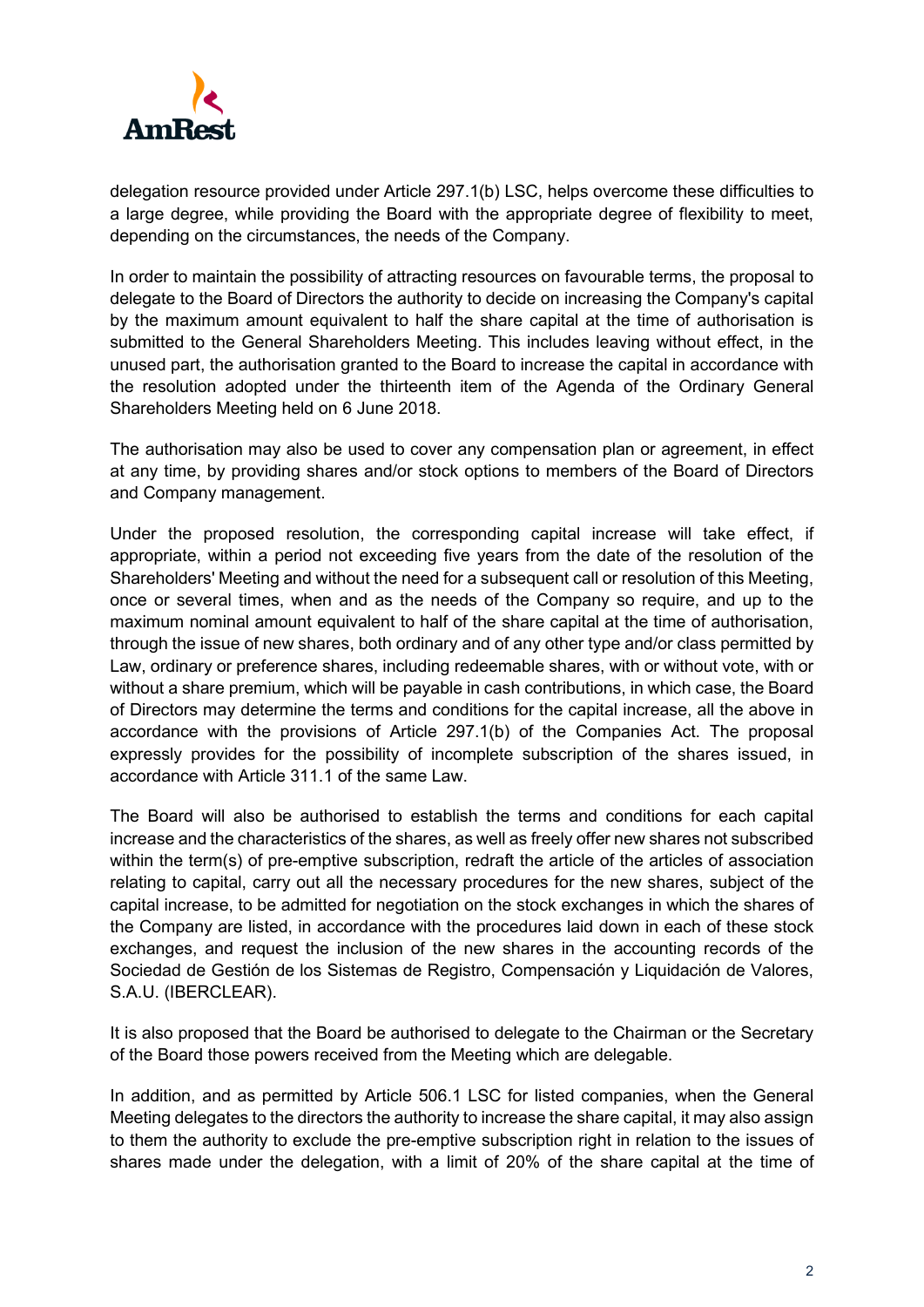

delegation, provided that the Company's interest so requires. To this end, such proposal for exclusion will be included in the call for a General Meeting and a report from the directors justifying the proposal will be made available to the shareholders.

In this regard, it is reported that the delegation to the Board of Directors to increase the capital contained in the proposal to which this report refers, also includes, as permitted by Article 506.1 LSC, the attribution to directors of the authority to exclude, in whole or in part, the preemptive subscription right of shareholders and holders of bonds or other convertible securities, with a limit of 20% of the share capital at the time of delegation, provided that the Company's interest so requires, all the above, in terms of Article 506.1, in relation to Article 308 of the above Law.

The Board of Directors considers that this additional possibility, which greatly expands the margin for manoeuvring and responsiveness offered by the mere delegation of authority to increase the share capital, under the terms of Article 297.1(b) LSC, is justified by the flexibility and agility with which it is sometimes necessary to act in today's financial markets, thus taking advantage of the times when market conditions are more favourable. In addition, the removal of the pre-emptive subscription right normally allows for a relative reduction of the costs associated with the transaction (including, in particular, the fees of the financial institutions participating in the issue), compared with an issue with pre-emptive subscription right. At the same time, it has a less distorting effect on the trading of the Company's shares during the period of issue, which is usually shorter than an issue with rights. Similarly, exclusion may be necessary when the collection of financial resources is intended to take place on international markets or through the use of *book-building* techniques.

In any case, it is recorded that the exclusion, in whole or in part, of the pre-emptive subscription right constitutes only an authority that the General Meeting attributes to the Board and whose exercise depends on the Board of Directors itself to decide, considering the circumstances in each case and complying with the legal requirements.

If, in use of the above authority and in accordance with the terms set out in Article 506 LSC, the Board decides to abolish the pre-emptive subscription right in relation to a particular capital increase, deciding later to carry it out under the authorisation granted by the General Shareholders Meeting, it will issue, at the time of deciding the increase, a report detailing the specific reasons of corporate interest justifying such a measure, which will be made available to the shareholders and communicated to the first General Meeting held after the capital increase, in the terms of Article 506 LSC.

In these cases, the nominal value of the shares to be issued plus, where appropriate, the amount of the share premium must correspond to the fair value, which will be presumed to be the market value established by reference to the stock exchange rate, provided that it is not more than 10% below the price of that rate.

Without prejudice to the above, shares may be issued at a price lower than fair value. In this case, the directors' report must justify that the corporate interest requires not only the exclusion of the pre-emptive subscription right, but also the proposed issue rate, which will be the subject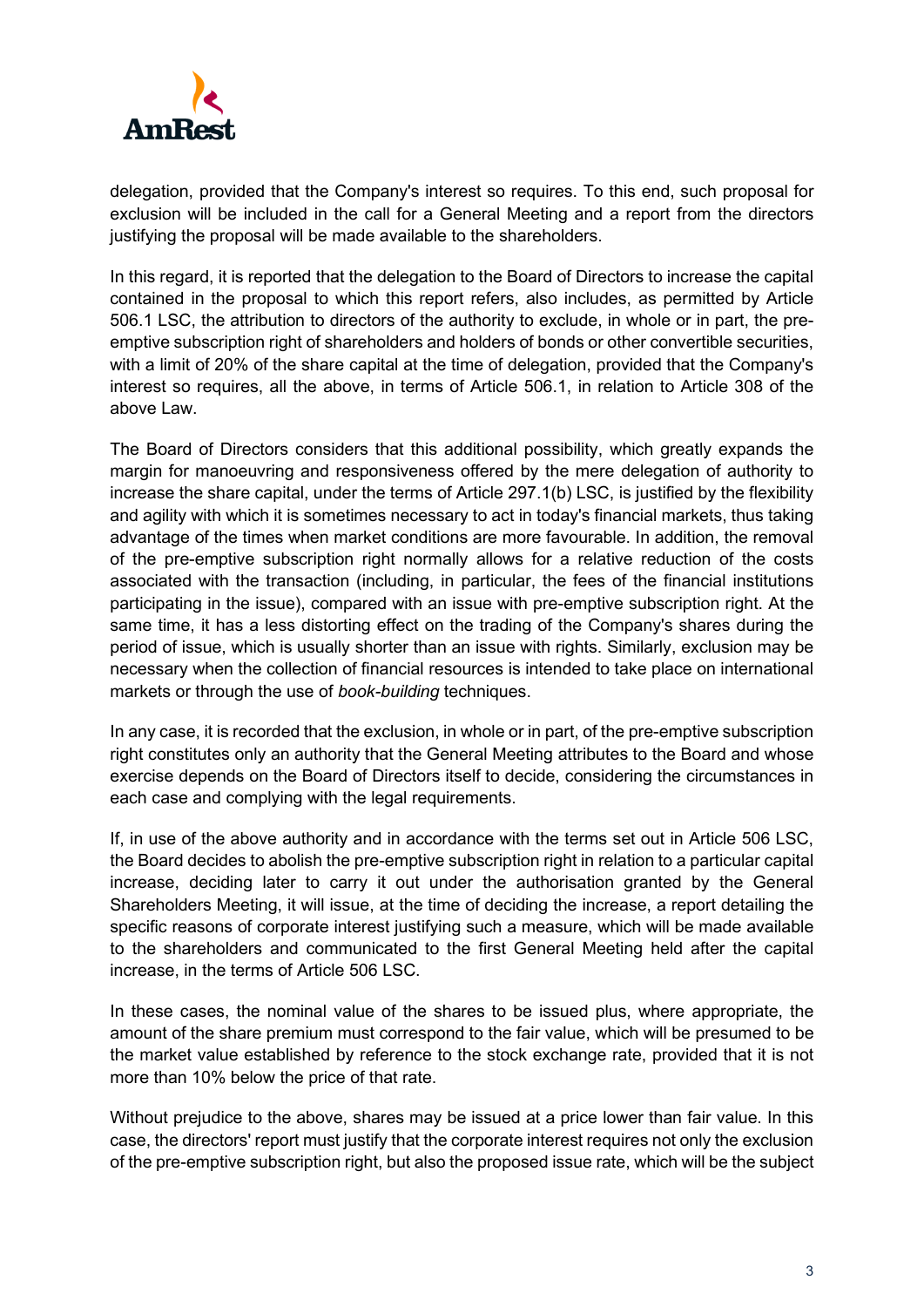

of the correlative independent expert report provided for in Article 308 LSC, which will decide specifically on the amount of the expected economic dilution and the reasonableness of the data and considerations contained in the directors' report to justify it. This report will also be made available to shareholders and communicated to the first General Meeting held after the capital increase, in accordance with the provisions of Article 506 LSC.

## 3. **PROPOSAL FOR RESOLUTION SUBMITTED TO THE ORDINARY GENERAL SHAREHOLDERS MEETING FOR APPROVAL**

"*Delegation to the Board of Directors, with express authorisation to replace, of the authority to increase, one or several times, the share capital, with or without share premium, in the terms, conditions and time limits provided for in Article 297.1(b) of the Companies Act (Ley de Sociedades de Capital), with delegation of the authority to exclude, where appropriate, the pre-emptive subscription right, up to a limit of 20% of the share capital, in accordance with Article 506 of the Companies Act. Revocation, in the unused part, of the authorisation granted in this same sense by the Ordinary General Shareholders Meeting of 6 June 2018 under item thirteen of the agenda.* 

*To leave without value or effect, in the unused part of the resolution approved under item thirteen of the Agenda of the Ordinary General Shareholders Meeting, held on 6 June 2018, concerning the delegation to the Board of Directors of the authority to increase the share capital in accordance with the provisions of Article 297.1(b) of the Companies Act.*

*Authorise the Board of Directors, in the broadest and most effective manner possible under law, and in accordance with the provisions of Article 297.1(b) of the Companies Act, so that, within the maximum period of five years from the date of adoption of this resolution and without the need for a call or subsequent resolution of the General Meeting, decide, once or more times, when and as the needs of the Company so require in the opinion of the Board, the increase of its share capital up to a maximum amount equivalent to half the share capital at the time of this authorisation (i.e., up to a maximum nominal amount of EUR 10,977,709.15, equivalent to half of the share capital at the date of this resolution, which is established in the amount of EUR 21,955,418.30), issuing and putting into circulation to this end the corresponding new shares, both ordinary and of any other type and/or class of those permitted by Law, ordinary or preference shares, including redeemable shares, with or without vote, with or without share premium, where the newly issued shares will be payable by cash contributions, providing expressly the possibility of incomplete subscription of the shares issued in accordance with the provisions of Article 311.1 of the Companies Act.* 

*The authority attributed here to the Board include to establish the terms and conditions for each capital increase and the characteristics of the shares, as well as freely offer new nonsubscribed shares within the term(s) of pre-emptive subscription, redraft the article of the articles of association relating to capital, carry out all the necessary procedures for the new shares subject of the capital increase to be admitted for negotiation on the stock exchanges in which the shares of the Company are listed, in accordance with the procedures laid down in each of these stock exchanges, and request the inclusion of the new shares in the accounting*